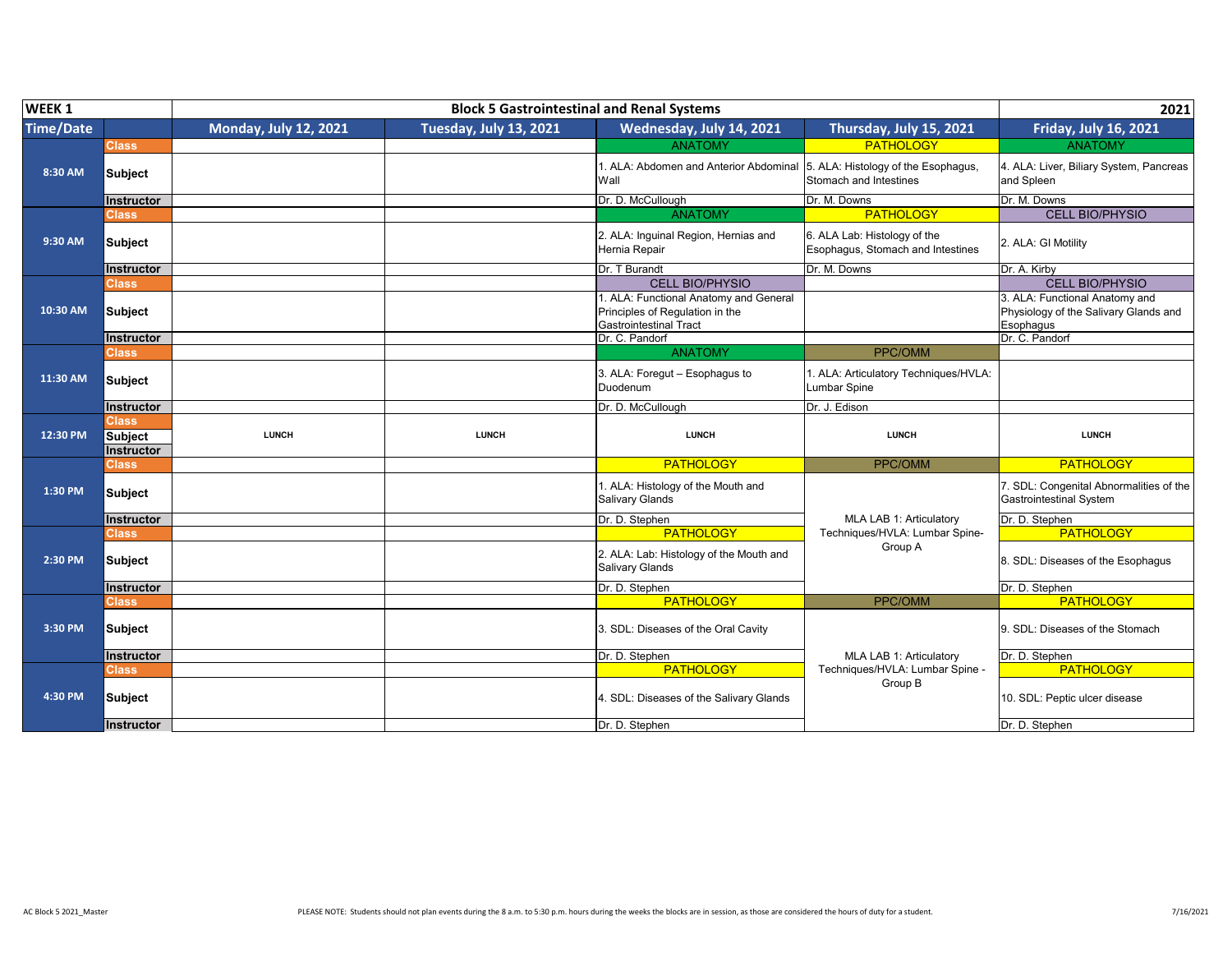| WEEK <sub>2</sub> | <b>Block 5 Gastrointestinal and Renal Systems</b> |                                                                                      |                                                                                                   |                                                                                |                                                                                                   | 2021                                                                                                   |
|-------------------|---------------------------------------------------|--------------------------------------------------------------------------------------|---------------------------------------------------------------------------------------------------|--------------------------------------------------------------------------------|---------------------------------------------------------------------------------------------------|--------------------------------------------------------------------------------------------------------|
| <b>Time/Date</b>  |                                                   | <b>Monday, July 19, 2021</b>                                                         | Tuesday, July 20, 2021                                                                            | Wednesday, July 21, 2021                                                       | Thursday, July 22, 2021                                                                           | Friday, July 23, 2021                                                                                  |
|                   | <b>Class</b>                                      | <b>ANATOMY</b>                                                                       | <b>CELL BIO/PHYSIO</b>                                                                            | <b>PATHOLOGY</b>                                                               | <b>CM GASTRO</b>                                                                                  | <b>CM GASTRO</b>                                                                                       |
| 8:30 AM           | <b>Subject</b>                                    | 5. ALA: Midgut - Small Intestine and<br>Cecum                                        | 7. ALA: Functional Anatomy and<br>Physiology of the Exocrine Pancreas                             |                                                                                | 1. ALA: Disorders and Cancer of the<br>Salivary Glands, Parotid Glands, and<br><b>Oral Cavity</b> | 4. ALA: Constipation, Noninfectious<br>Diarrhea and Irritable Bowel Syndrome                           |
|                   | Instructor                                        | Dr. D. McCullough                                                                    | Dr. A. Kirby                                                                                      | <b>EXAM1</b>                                                                   | Dr. B Johnson                                                                                     | Dr. T. Love                                                                                            |
|                   | Class                                             | <b>CELL BIO/PHYSIO</b>                                                               | <b>CELL BIO/PHYSIO</b>                                                                            | LECTURES/SDLs 1-10 (73 min)                                                    | <b>CM GASTRO</b>                                                                                  | <b>PHARMACOLOGY</b>                                                                                    |
| 9:30 AM           | <b>Subject</b>                                    | 4. ALA: Regulation and Function of Gastric<br>Secretions                             | 8. ALA: Small Intestine I: Functional<br>Anatomy and Assimilation of<br>Carbohydrates and Protein |                                                                                | 2. ALA: Congenital Disorders of the<br>Abdominal Wall and GI System                               | 1. ALA: Drugs for Constipation/Diarrhea,<br>Irritable Bowel Syndrome (IBS) and Biliary<br>Disorders I  |
|                   | Instructor                                        | Dr. C. Pandorf                                                                       | Dr. A. Kirby                                                                                      |                                                                                | Dr. H. VanderVelde                                                                                | Dr. J. Hollingsworth                                                                                   |
|                   | Class                                             | <b>CELL BIO/PHYSIO</b>                                                               | <b>CELL BIO/PHYSIO</b>                                                                            | <b>CELL BIO/PHYSIO</b>                                                         | <b>CM GASTRO</b>                                                                                  | <b>PHARMACOLOGY</b>                                                                                    |
| 10:30 AM          | <b>Subject</b>                                    | 5. ALA: Gastric Motility and Disorders                                               | 9. ALA: Small Intestine II:<br>Assimilation of Lipids, Vitamins and<br><b>Minerals</b>            | 10. ALA: Large Intestine and Intestinal<br>Transport of Water and Electrolytes | 3. ALA: Pediatric Upper GI Disorders                                                              | 2. ALA: Drugs for Constipation/Diarrhea,<br>Irritable Bowel Syndrome (IBS) and Biliary<br>Disorders II |
|                   | <b>Instructor</b>                                 | Dr. C. Pandorf                                                                       | Dr. A. Kirby                                                                                      | Dr. C. Pandorf                                                                 | Dr. H. VanderVelde                                                                                | Dr. J. Hollingsworth                                                                                   |
|                   | <b>Class</b>                                      | <b>CELL BIO/PHYSIO</b>                                                               | <b>ANATOMY</b>                                                                                    | <b>ANATOMY</b>                                                                 | <b>PPC/OMM</b>                                                                                    |                                                                                                        |
| 11:30 AM          | <b>Subject</b>                                    | 6. ALA: Hepatobiliary Physiology and<br><b>Functional Anatomy</b>                    | 6.ALA: Hindqut - Large Intestine to Anal<br>Canal                                                 | 7. ALA: Development of the GI Tract                                            | 2. ALA: GI and Renal Systems:<br>Medical Hx. DDx. PE. and<br>Prevention                           |                                                                                                        |
|                   | Instructor                                        | Dr. C. Pandorf                                                                       | Dr. D. McCullough                                                                                 | Dr. M. Downs                                                                   | Dr. J Stackhouse                                                                                  |                                                                                                        |
|                   | Class                                             |                                                                                      |                                                                                                   |                                                                                |                                                                                                   |                                                                                                        |
|                   |                                                   |                                                                                      |                                                                                                   |                                                                                |                                                                                                   |                                                                                                        |
| 12:30 PM          | <b>Subject</b>                                    | <b>LUNCH</b>                                                                         | <b>LUNCH</b>                                                                                      | <b>LUNCH</b>                                                                   | <b>LUNCH</b>                                                                                      | <b>LUNCH</b>                                                                                           |
|                   | <b>Instructor</b>                                 |                                                                                      |                                                                                                   |                                                                                |                                                                                                   |                                                                                                        |
|                   | <b>Class</b>                                      | <b>ANATOMY</b>                                                                       |                                                                                                   | <b>ANATOMY</b>                                                                 | PPC/OMM                                                                                           | <b>ANATOMY</b>                                                                                         |
| 1:30 PM           | <b>Subject</b>                                    |                                                                                      |                                                                                                   |                                                                                |                                                                                                   |                                                                                                        |
|                   | Instructor                                        |                                                                                      |                                                                                                   |                                                                                | MLA LAB 2: GI and Renal Systems:                                                                  |                                                                                                        |
| 2:30 PM           | <b>Class</b><br><b>Subject</b>                    | MLA LAB 1: Anterior Abdominal Wall.<br>Inguinal Region and Opening of the<br>Abdomen |                                                                                                   | LAB 2: Foregut - Esophagus to Duodenum                                         | Medical Hx, DDx, PE, and<br>Prevention - Group A                                                  | MLA LAB 3: Small and Large Intestines<br>and the Mesenteric Vessels                                    |
|                   | <b>Instructor</b>                                 |                                                                                      |                                                                                                   |                                                                                |                                                                                                   |                                                                                                        |
|                   | Class                                             |                                                                                      |                                                                                                   |                                                                                | PPC/OMM                                                                                           |                                                                                                        |
| 3:30 PM           | <b>Subject</b>                                    |                                                                                      |                                                                                                   |                                                                                |                                                                                                   |                                                                                                        |
|                   | <b>Instructor</b>                                 |                                                                                      |                                                                                                   |                                                                                | MLA LAB 2: GI and Renal Systems:                                                                  |                                                                                                        |
|                   | Class                                             |                                                                                      |                                                                                                   |                                                                                | Medical Hx. DDx. PE. and                                                                          |                                                                                                        |
| 4:30 PM           | Subject<br><b>Instructor</b>                      |                                                                                      |                                                                                                   |                                                                                | Prevention - Group B                                                                              |                                                                                                        |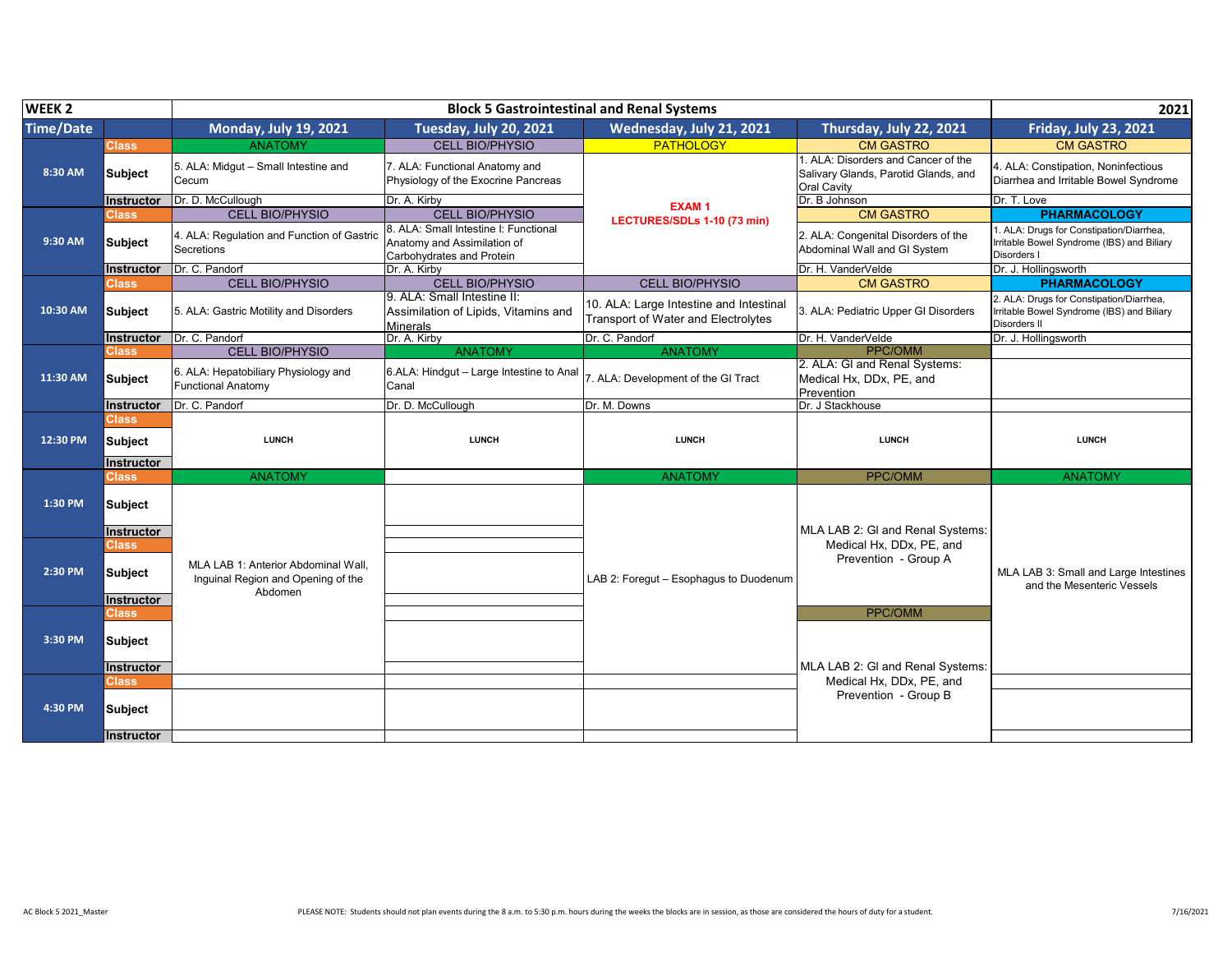| WEEK <sub>3</sub> |                                        |                                                                    | <b>Block 5 Gastrointestinal and Renal Systems</b>                                                    |                                                                                         |                                                                                      |                                                          |  |
|-------------------|----------------------------------------|--------------------------------------------------------------------|------------------------------------------------------------------------------------------------------|-----------------------------------------------------------------------------------------|--------------------------------------------------------------------------------------|----------------------------------------------------------|--|
| <b>Time/Date</b>  |                                        | <b>Monday, July 26, 2021</b>                                       | <b>Tuesday, July 27, 2021</b>                                                                        | Wednesday, July 28, 2021                                                                | Thursday, July 29, 2021                                                              | <b>Friday, July 30, 2021</b>                             |  |
|                   | Class                                  | <b>CM GASTRO</b>                                                   | <b>ANATOMY</b>                                                                                       | <b>CELL BIO/PHYSIO</b>                                                                  | <b>CM GASTRO</b>                                                                     |                                                          |  |
| 8:30 AM           | <b>Subject</b>                         | 5. ALA: Esophageal Disorders                                       | 8. ALA: Clinical Anatomy: Intestines                                                                 |                                                                                         | 10. ALA: Esophageal and Gastric<br>Cancer                                            |                                                          |  |
|                   | <b>Instructor</b>                      | Dr. W. McGehee                                                     | Dr. T Burandt                                                                                        | <b>EXAM1</b>                                                                            | Dr. B Johnson                                                                        |                                                          |  |
|                   | Class                                  | <b>CM GASTRO</b>                                                   | <b>ANATOMY</b>                                                                                       | <b>LECTURES 1-11 (80 min)</b>                                                           | <b>CM GASTRO</b>                                                                     |                                                          |  |
| 9:30 AM           | <b>Subject</b>                         | 6. ALA: Gastroesophageal Reflux Disease<br>and Barrett's Esophagus | 9. ALA: Clinical Anatomy: Hepatobiliary<br>System                                                    |                                                                                         | 11. ALA: Acute Abdominal Pain:<br>Mesenteric Ischemia and Small Bowel<br>Obstruction |                                                          |  |
|                   | Instructor                             | Dr. W. McGehee                                                     | Dr. T Burandt                                                                                        |                                                                                         | Dr. J. Walter                                                                        |                                                          |  |
|                   | <u>Class</u>                           | <b>CM GASTRO</b>                                                   | <b>PHARMACOLOGY</b>                                                                                  | <b>CELL BIO/PHYSIO</b>                                                                  | <b>ANATOMY</b>                                                                       |                                                          |  |
| 10:30 AM          | <b>Subject</b>                         | 7. ALA: Gastritis and Peptic Ulcer Disease                         | 3. ALA: Anti-Nausea / Anti-Emetics                                                                   | <b>GROUP EXAM1</b><br><b>LECTURES 1-11</b>                                              | 10. ALA: Radiographic Imaging of the<br>Gastrointestinal Tract                       |                                                          |  |
|                   | Instructor                             | Dr. W. McGehee                                                     | Dr. J. Hollingsworth                                                                                 |                                                                                         | Dr. M. Reed                                                                          |                                                          |  |
|                   | Class                                  | <b>CM GASTRO</b>                                                   | <b>PHARMACOLOGY</b>                                                                                  | <b>CM GASTRO</b>                                                                        | PPC/OMM                                                                              |                                                          |  |
| 11:30 AM          | <b>Subject</b>                         | 8. ALA: Upper GI Bleed                                             | 4. ALA: Medications for Gastroesophageal<br>Reflux Disease (GERD) and Peptic Ulcer<br><b>Disease</b> | 9. ALA: Encopresis, Constipation,<br>Hirschprung's Disease and Megacolon in<br>Children | 3. ALA: Pelvis and Sacrum: Evaluation<br>and Treatment                               |                                                          |  |
|                   | Instructor                             | Dr. W. McGehee                                                     | Dr. J. Hollingsworth                                                                                 | Dr. H. VanderVelde                                                                      | Dr. B. Sprouse                                                                       |                                                          |  |
| 12:30 PM          | Class,<br><b>Subject</b><br>Instructor | <b>LUNCH</b>                                                       | <b>LUNCH</b>                                                                                         | <b>LUNCH</b>                                                                            | <b>LUNCH</b>                                                                         | <b>LUNCH</b>                                             |  |
|                   | Class                                  | <b>CELL BIO/PHYSIO</b>                                             | <b>PATHOLOGY</b>                                                                                     | <b>PATHOLOGY</b>                                                                        | PPC/OMM                                                                              | <b>ANATOMY</b>                                           |  |
| 1:30 PM           | <b>Subject</b>                         | 11. ALA: Liver Physiology                                          | 11. SDL: Ischemic bowel disease                                                                      | 14. ALA: Histology of the Liver, Gallbladder<br>and Pancreas                            |                                                                                      |                                                          |  |
|                   |                                        | Instructor Dr. C. Pandorf                                          | Dr. D. Stephen                                                                                       | Dr. M. Downs                                                                            | MLA LAB 3: Pelvis and Sacrum:                                                        |                                                          |  |
|                   | <b>Class</b>                           | <b>CELL BIO/PHYSIO</b>                                             | <b>PATHOLOGY</b>                                                                                     | <b>PATHOLOGY</b>                                                                        | Evaluation and Treatment - Group B                                                   |                                                          |  |
| $2:30$ PM         | <b>Subject</b>                         | <b>OPTIONAL REVIEW</b>                                             | 12. SDL: Inflammatory bowel disease                                                                  | 15. ALA Lab: Histology of the Liver,<br>Gallbladder and Pancreas                        |                                                                                      | MLA LAB 4: Liver, Biliary System, Pancreas<br>and Spleen |  |
|                   | <b>Instructor</b>                      |                                                                    | Dr. D. Stephen                                                                                       | Dr. M. Downs                                                                            |                                                                                      |                                                          |  |
|                   | <b>Class</b>                           |                                                                    | <b>PATHOLOGY</b>                                                                                     | <b>PATHOLOGY</b>                                                                        | PPC/OMM                                                                              |                                                          |  |
| 3:30 PM           | <b>Subject</b>                         |                                                                    | 13. SDL: Acute appendicitis, peritonitis                                                             | 16. SDL: MALT Lymphoma,<br><b>Gastrointestinal Stromal Tumor</b>                        |                                                                                      |                                                          |  |
|                   | <b>Instructor</b>                      |                                                                    | Dr. D. Stephen                                                                                       | Dr. D. Stephen                                                                          | MLA LAB 3: Pelvis and Sacrum:                                                        |                                                          |  |
|                   | <b>Class</b>                           |                                                                    | <b>PHARMACOLOGY</b>                                                                                  | <b>PATHOLOGY</b>                                                                        | Evaluation and Treatment - Group A                                                   |                                                          |  |
| 4:30 PM           | <b>Subject</b>                         |                                                                    | <b>OPTIONAL REVIEW</b>                                                                               | 17. SDL: Malabsorption, Diverticular<br><b>Disease</b>                                  |                                                                                      |                                                          |  |
|                   | Instructor                             |                                                                    |                                                                                                      | Dr. D. Stephen                                                                          |                                                                                      |                                                          |  |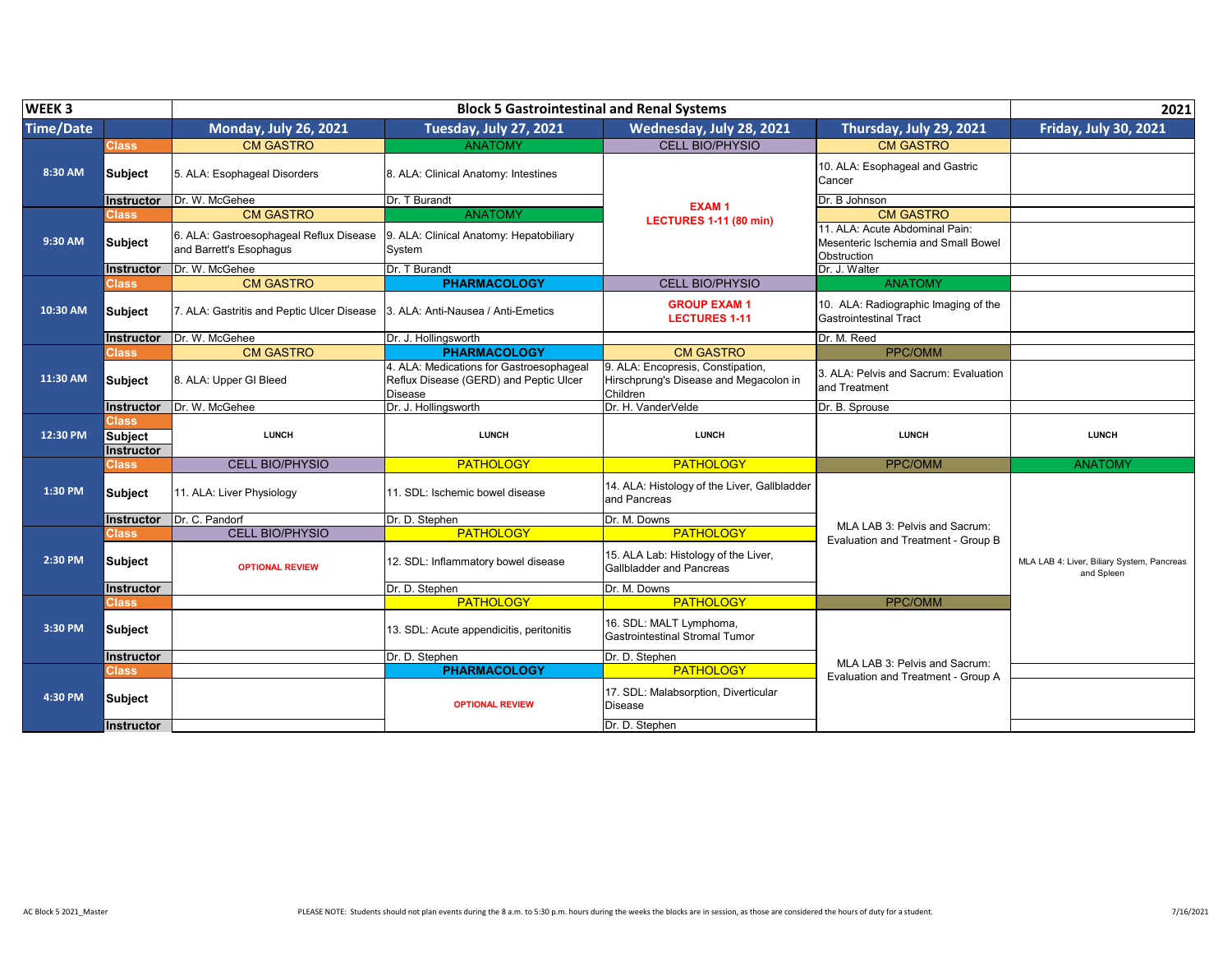| WEEK4            |                                              |                                                                            | 2021                                                                       |                                                          |                                                       |                               |
|------------------|----------------------------------------------|----------------------------------------------------------------------------|----------------------------------------------------------------------------|----------------------------------------------------------|-------------------------------------------------------|-------------------------------|
| <b>Time/Date</b> |                                              | Monday, August 2, 2021                                                     | Tuesday, August 3, 2021                                                    | Wednesday, August 4, 2021                                | Thursday, August 5, 2021                              | Friday, August 6, 2021        |
|                  | <b>Class</b>                                 | <b>PHARMACOLOGY</b>                                                        | <b>CM GASTRO</b>                                                           |                                                          | <b>CM GASTRO</b>                                      | <b>ANATOMY</b>                |
| 8:30 AM          | Subject<br><b>Instructor</b>                 | <b>EXAM1</b><br>LECTURES 1-4 (32 min)                                      | <b>EXAM1</b><br><b>LECTURES 1-11 (80 min)</b>                              |                                                          | 19. ALA: Inflammatory Bowel Disease<br>Dr. N. Douthit |                               |
|                  | Class⊺                                       | <b>CM GASTRO</b>                                                           |                                                                            |                                                          | <b>PHARMACOLOGY</b>                                   | EXAM <sub>1</sub>             |
| 9:30 AM          | <b>Subject</b>                               | 12. ALA: Right Lower Quadrant Pain                                         | <b>Secure Exam Review Immediately</b><br>Following Exam (Path 1 & Cell Bio |                                                          | 6. ALA: Inflammatory Bowel Disease                    | <b>LECTURES 1-10 (73 min)</b> |
|                  | Instructor                                   | <b>VCOM TV Lecture</b>                                                     | <sup>1</sup>                                                               |                                                          | Dr. J. Hollingsworth                                  |                               |
|                  | Class                                        | <b>CM GASTRO</b>                                                           | <b>CM GASTRO</b>                                                           | <b>CM GASTRO</b>                                         | PPC/OMM                                               | <b>ANATOMY</b>                |
| 10:30 AM         | <b>Subject</b>                               | 13. ALA: Intussusception, Midgut Volvulus<br>and Necrotizing Enterocolitis | 14. ALA Digestion, Absorption, and<br>Malabsorption                        | 16. ALA: Diverticular Disease                            | 4. ALA: Differential Diagnosis for<br>Abdominal Pain  |                               |
|                  | Instructor                                   | <b>VCOM TV Lecture</b>                                                     | Dr. A. Kirby                                                               | Dr. W. McGehee                                           | Dr. B. Sprouse                                        |                               |
|                  | Class                                        |                                                                            | <b>CM GASTRO</b>                                                           | <b>CM GASTRO</b>                                         | PPC/OMM                                               |                               |
| 11:30 AM         | <b>Subject</b>                               |                                                                            | 15. ALA Systemic Infections Initiated in<br>the GI Tract                   | 17. ALA: Immune Diseases of the GI<br>system             | 5. ALA: Sacrum: Evaluation and<br>Treatment I         |                               |
|                  | <b>Instructor</b>                            |                                                                            | Dr. K. Dugger                                                              | Dr. W. McGehee                                           | Dr. J. Edison                                         |                               |
| 12:30 PM         | <b>Class</b><br><b>Subject</b><br>Instructor | <b>LUNCH</b>                                                               | <b>LUNCH</b>                                                               | <b>LUNCH</b>                                             | <b>LUNCH</b>                                          |                               |
|                  | Class                                        | <b>ANATOMY</b>                                                             | <b>PATHOLOGY</b>                                                           | <b>CM GASTRO</b>                                         | <b>PPC/OMM</b>                                        |                               |
| 1:30 PM          | <b>Subject</b>                               | <b>OPTIONAL REVIEW</b>                                                     | 20. SDL: Hemochromatosis, Wilson<br><b>Disease</b>                         | 18. ALA: Celiac Disease                                  |                                                       | <b>PRACTICAL</b>              |
|                  | <b>Instructor</b>                            |                                                                            | Dr. D. Stephen                                                             | Dr. W. McGehee                                           | MLA LAB 4: Sacrum: Evaluation and                     | <b>Labs: 1-4</b>              |
|                  | Class                                        |                                                                            | <b>PATHOLOGY</b>                                                           | <b>PATHOLOGY</b>                                         | Treatment I - Group A                                 |                               |
| 2:30 PM          | <b>Subject</b>                               |                                                                            | 21. SDL: Circulatory disorders of the<br>Liver                             | 24. SDL: Viral hepatitis II                              |                                                       |                               |
|                  | <b>Instructor</b>                            |                                                                            | Dr. D. Stephen                                                             | Dr. D. Stephen                                           |                                                       |                               |
|                  | Class                                        | <b>PATHOLOGY</b>                                                           | <b>PATHOLOGY</b>                                                           | <b>PATHOLOGY</b>                                         | PPC/OMM                                               |                               |
| 3:30 PM          | <b>Subject</b>                               | 18. SDL: Cirrhosis and Hepatic Failure                                     | 22. SDL: Colonic polyps                                                    | 25. SDL: Metabolic Liver Disease                         |                                                       |                               |
|                  | <b>Instructor</b>                            | Dr. D. Stephen                                                             | Dr. D. Stephen                                                             | Dr. D. Stephen                                           | MLA LAB 4: Sacrum: Evaluation and                     |                               |
|                  | Class                                        | <b>PATHOLOGY</b>                                                           | <b>PATHOLOGY</b>                                                           | <b>PHARMACOLOGY</b>                                      | Treatment I - Group B                                 |                               |
| 4:30 PM          | <b>Subject</b>                               | 19. SDL: Jaundice                                                          | 23. SDL: Viral hepatitis I                                                 | 5. SDL Pre Module for CBL: Antiparasitic<br><b>Drugs</b> |                                                       |                               |
|                  | Instructor                                   | Dr. D. Stephen                                                             | Dr. D. Stephen                                                             | Dr. G. Mount                                             |                                                       |                               |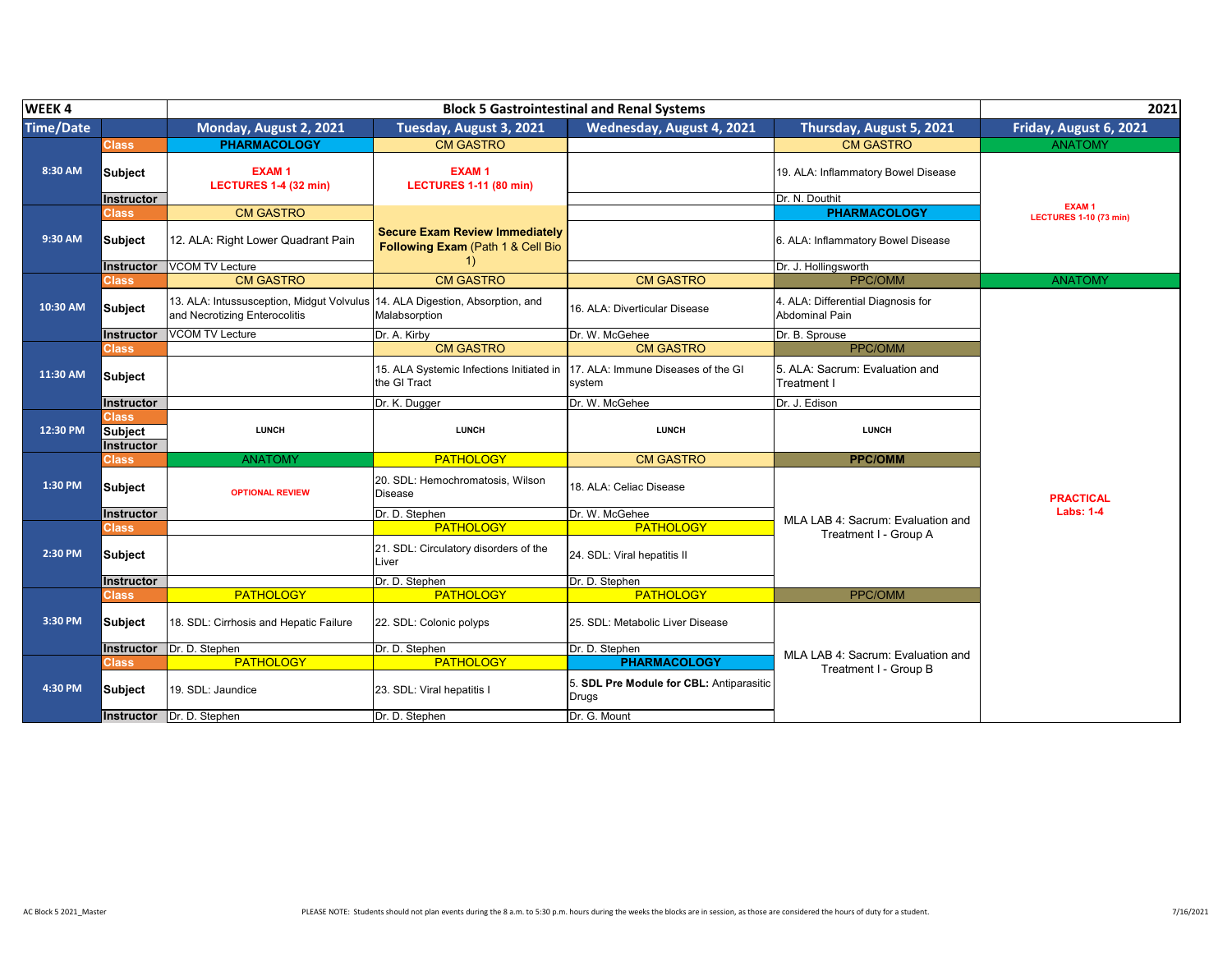| WEEK <sub>5</sub> |                                       |                                                                             |                                                   | <b>Block 5 Gastrointestinal and Renal Systems</b>                               |                                                                                  | 2021                                                                                        |
|-------------------|---------------------------------------|-----------------------------------------------------------------------------|---------------------------------------------------|---------------------------------------------------------------------------------|----------------------------------------------------------------------------------|---------------------------------------------------------------------------------------------|
| <b>Time/Date</b>  |                                       | Monday, August 9, 2021                                                      | Tuesday, August 10, 2021                          | Wednesday, August 11, 2021                                                      | Thursday, August 12, 2021                                                        | Friday, August 13, 2021                                                                     |
|                   | Class                                 | <b>PPC/OMM</b>                                                              | <b>CELL BIO/PHYSIO</b>                            | <b>PATHOLOGY</b>                                                                | <b>CELL BIO/PHYSIO</b>                                                           | <b>CM GASTRO</b>                                                                            |
| 8:30 AM           | <b>Subject</b>                        | <b>EXAM1</b><br>LECTURES 1-5 (39 min)                                       | 12. ALA: Body Fluids I                            | EXAM <sub>2</sub><br>LECTURES/SDL 11-19 (67 min)                                | 14. ALA Anatomy and Blood Supply of the<br>Kidney                                |                                                                                             |
|                   | Instructor                            |                                                                             | Dr. L. Wit                                        |                                                                                 | Dr. L. Wit                                                                       | <b>EXAM2</b>                                                                                |
|                   | <b>Class</b>                          | <b>ANATOMY</b>                                                              | <b>CELL BIO/PHYSIO</b>                            |                                                                                 | <b>CELL BIO/PHYSIO</b>                                                           | <b>LECTURES 12-21 (73 min)</b>                                                              |
| 9:30 AM           | <b>Subject</b>                        | 11. ALA: Posterior Abdominal Viscera<br>(Urinary System and Adrenal Glands) | 13. ALA: Body Fluids II                           | <b>Secure Exam Review Immediately</b><br>Following Exam (Pharm 1, GI 1, Anat 1  | 15. ALA Renal Clearance                                                          |                                                                                             |
|                   | <b>Instructor</b>                     | Dr. M. Downs                                                                | Dr. L. Wit                                        | <b>OMM 1)</b>                                                                   | Dr. L. Wit                                                                       |                                                                                             |
|                   | Class                                 | <b>CM GASTRO</b>                                                            | <b>ANATOMY</b>                                    | <b>ANATOMY</b>                                                                  | <b>CM GASTRO</b>                                                                 | <b>CM GASTRO</b>                                                                            |
| 10:30 AM          | <b>Subject</b>                        | 20. ALA: Surgical Disorders of the Rectum<br>and Anus                       | 12. ALA: Embryology of the Renal<br>System        | 14. ALA: Posterior Abdominal Wall                                               | 23. SDL Pre Module for CBL: Diarrhea<br>and Non-Diarrheal Infectious Diseases II | 24. SDL Pre Module for CBL:<br>Diarrhea and Non-Diarrheal<br><b>Infectious Diseases III</b> |
|                   | Instructor                            | Dr. Kashmere                                                                | Dr. M. Carter                                     | Dr. M. Downs                                                                    | Dr. K. Dugger                                                                    | Dr. K. Dugger                                                                               |
|                   | <b>Class</b>                          | <b>CM GASTRO</b>                                                            | <b>ANATOMY</b>                                    | <b>CM GASTRO</b>                                                                | PPC/OMM                                                                          | <b>CM GASTRO</b>                                                                            |
| 11:30 AM          | <b>Subject</b>                        | 21. ALA: Colorectal Cancer                                                  | 13. ALA: Radiology of the Urinary<br>System       | 22. SDL Pre Module for CBL: Diarrhea and<br>Non-Diarrheal Infectious Diseases I | 6. ALA Sacrum: Evaluation and<br>Treatment II                                    | MLA CBL Wrap Up: Cases -<br>Diarrhea and Non-Diarrheal<br><b>Infectious Diseases</b>        |
|                   | Instructor                            | Dr. B Johnson                                                               | Dr. M. Reed                                       | Dr. K. Dugger                                                                   | Dr. J. Edison                                                                    | Dr. T. Love                                                                                 |
| 12:30 PM          | Class<br><b>Subject</b><br>Instructor | <b>LUNCH</b>                                                                | <b>LUNCH</b>                                      | <b>LUNCH</b>                                                                    | <b>LUNCH</b>                                                                     | <b>LUNCH</b>                                                                                |
|                   | <b>Class</b>                          | <b>PATHOLOGY</b>                                                            | <b>PATHOLOGY</b>                                  | <b>ANATOMY</b>                                                                  | PPC/OMM                                                                          | <b>ANATOMY</b>                                                                              |
| 1:30 PM           | <b>Subject</b>                        | 26. SDL: Biliary tract disease                                              | 29. SDL: Tumors of the Liver and Biliary<br>Tract |                                                                                 |                                                                                  |                                                                                             |
|                   | <b>Instructor</b>                     | Dr. D. Stephen                                                              | Dr. D. Stephen                                    |                                                                                 | MLA LAB 5: Sacrum: Evaluation and                                                |                                                                                             |
|                   | Class                                 | <b>PATHOLOGY</b>                                                            | <b>PATHOLOGY</b>                                  |                                                                                 | Treatment II - Group B                                                           |                                                                                             |
| 2:30 PM           | <b>Subject</b>                        | 27. SDL: Cholelithiasis and cholecystitis                                   | 30. SDL: Acute and chronic pancreatitis           | LAB 5: Posterior Abdominal Viscera (Urinary System<br>and Adrenal Glands)       |                                                                                  | MLA LAB 6: Posterior Abdominal Wall                                                         |
|                   | Instructor                            | Dr. D. Stephen                                                              | Dr. D. Stephen                                    |                                                                                 |                                                                                  |                                                                                             |
|                   | Class                                 | <b>PATHOLOGY</b>                                                            | <b>PATHOLOGY</b>                                  |                                                                                 | PPC/OMM                                                                          |                                                                                             |
| 3:30 PM           | <b>Subject</b>                        | 28. SDL: Colorectal Carcinoma                                               | 31. SDL: Carcinoma of the Pancreas                |                                                                                 |                                                                                  |                                                                                             |
|                   | Instructor                            | Dr. D. Stephen                                                              | Dr. D. Stephen                                    |                                                                                 | MLA LAB 5: Sacrum: Evaluation and                                                |                                                                                             |
|                   | <b>Class</b>                          | <b>INTEGRATED CLINICAL CASES</b>                                            | <b>INTEGRATED CLINICAL CASES</b>                  | <b>INTEGRATED CLINICAL CASES</b>                                                |                                                                                  |                                                                                             |
| 4:30 PM           | <b>Subject</b><br><b>Instructor</b>   | SDL: Case 1 Refer to Canvas                                                 | SDL: Case 2 Refer to Canvas                       | SDL: Case 3 Refer to Canvas                                                     | Treatment II - Group A                                                           |                                                                                             |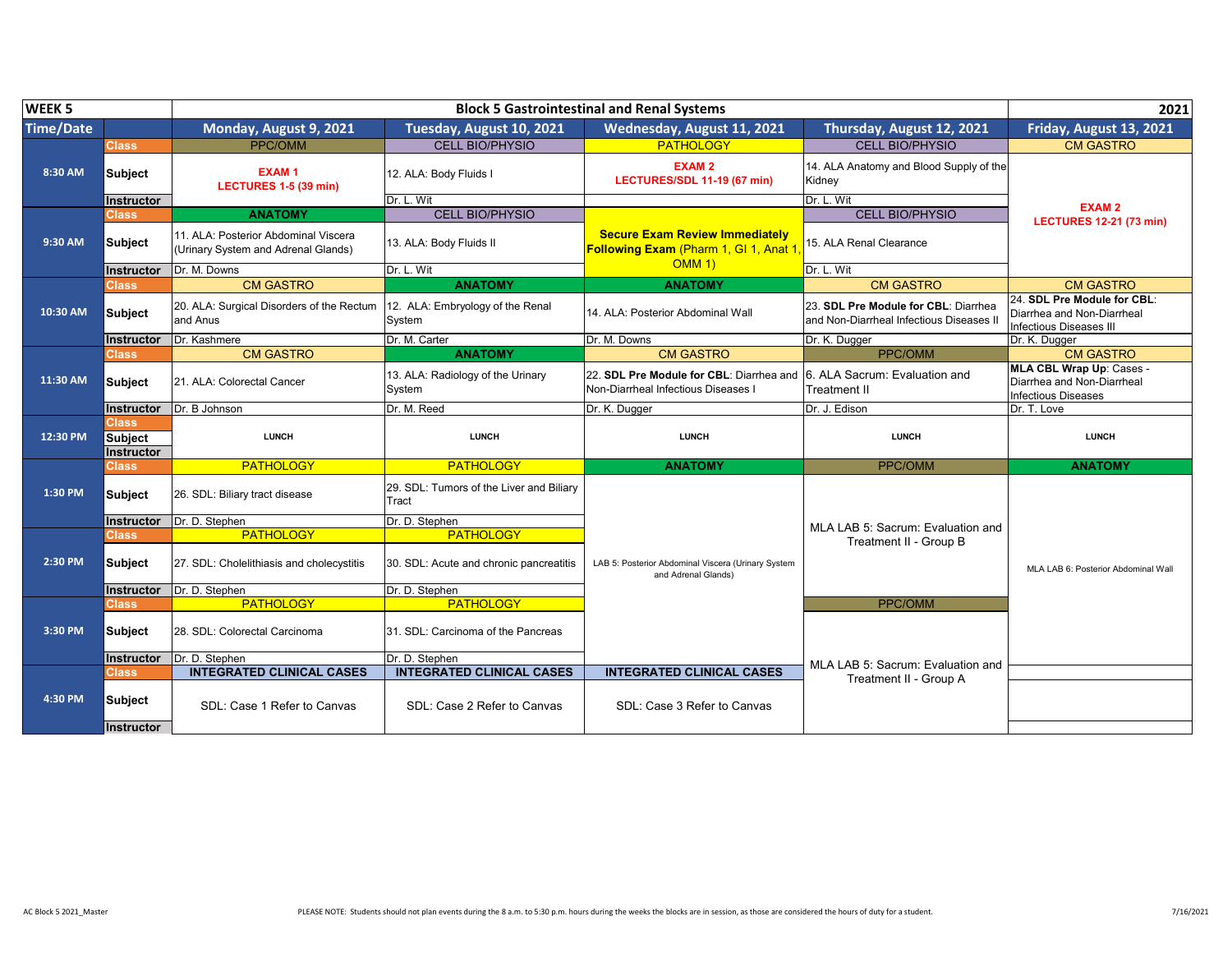| WEEK <sub>6</sub> |                              |                                                                    |                                                                        | <b>Block 5 Gastrointestinal and Renal Systems</b>                                |                                                                 | 2021                                             |
|-------------------|------------------------------|--------------------------------------------------------------------|------------------------------------------------------------------------|----------------------------------------------------------------------------------|-----------------------------------------------------------------|--------------------------------------------------|
| <b>Time/Date</b>  |                              | Monday, August 16, 2021                                            | Tuesday, August 17, 2021                                               | Wednesday, August 18, 2021                                                       | Thursday, August 19, 2021                                       | Friday, August 20, 2021                          |
|                   | <b>Class</b>                 | <b>CM GASTRO</b>                                                   | <b>PATHOLOGY</b>                                                       | <b>ANATOMY</b>                                                                   | <b>PHARMACOLOGY</b>                                             | <b>CM GASTRO</b>                                 |
| 8:30 AM           | Subject                      | 25. ALA: Hepatitis I                                               | EXAM <sub>3</sub><br>LECTURES/SDL 20-31 (87 min)                       | 17. ALA: Pelvis and Perineum                                                     | 7. ALA: Drugs used in Hepatic Diseases                          |                                                  |
|                   | Instructor                   | Dr. W. McGehee                                                     |                                                                        | Dr. D. McCullough                                                                | Dr. G. Mount                                                    | <b>FINAL EXAM</b>                                |
|                   | Class                        | <b>CM GASTRO</b>                                                   |                                                                        | <b>CM GASTRO</b>                                                                 | <b>CELL BIO/PHYSIO</b>                                          | <b>LECTURES 22-33 (87 min)</b>                   |
| 9:30 AM           | Subject                      | 26. ALA: Hepatitis II                                              | <b>Secure Exam Review Immediately</b><br>Following Exam (Path 2, GI 2) | 32. ALA: Cholelithiasis, Choledocholethiasis.<br>Cholangiocarcinoma              | 16. ALA: Renal Blood Flow and<br><b>Glomerular Filtration I</b> |                                                  |
|                   | Instructor                   | Dr. W. McGehee                                                     |                                                                        | Dr. W. McGehee                                                                   | Dr. L. Wit                                                      |                                                  |
|                   | Class                        | <b>CM GASTRO</b>                                                   | <b>CM GASTRO</b>                                                       | <b>CM GASTRO</b>                                                                 | <b>CELL BIO/PHYSIO</b>                                          | <b>CELL BIO/PHYSIO</b>                           |
| 10:30 AM          | Subject                      | 27. ALA: Noninfectious Hepatitis and<br><b>Hepatic Obstruction</b> | 29. ALA: Nutritional Support: Enteral<br>and Parenteral                | 33. ALA: Pancreatitis                                                            | 17. ALA: Renal Blood Flow and<br>Glomerular Filtration II       | 18. ALA: Reabsorption and Secretion I            |
|                   | Instructor                   | Dr. W. McGehee                                                     | Dr. A. Kirby                                                           | Dr. W. McGehee                                                                   | Dr. L. Wit                                                      | Dr. L. Wit                                       |
|                   | Class,                       | <b>CM GASTRO</b>                                                   | <b>CM GASTRO</b>                                                       |                                                                                  | PPC/OMM                                                         | <b>CELL BIO/PHYSIO</b>                           |
| 11:30 AM          | Subject                      | 28. ALA: Cirrhosis and its Complications                           | 30. ALA: Dairy and Gluten Intolerance<br>and Use of Probiotics         |                                                                                  | 7. ALA: OMT for GI Disorders and Post-<br>Operative OMT Mgmt    | 19. ALA: Reabsorption and Secretion II           |
|                   | Instructor                   | Dr. W. McGehee                                                     | Dr. A. Kirby                                                           |                                                                                  | Dr. J Stackhouse                                                | Dr. L. Wit                                       |
|                   | <b>Class</b>                 |                                                                    |                                                                        |                                                                                  |                                                                 | <b>CELL BIO/PHYSIO</b>                           |
| 12:30 PM          | <b>Subject</b><br>Instructor | <b>LUNCH</b>                                                       | <b>LUNCH</b>                                                           | <b>LUNCH</b>                                                                     | <b>LUNCH</b>                                                    | <b>OPTIONAL REVIEW</b>                           |
|                   | <b>Class</b>                 | <b>PREV MED, EPID, &amp; PH</b>                                    | <b>ANATOMY</b>                                                         | <b>PREV MED. EPID. &amp; PH</b>                                                  | PPC/OMM                                                         | <b>ANATOMY</b>                                   |
| 1:30 PM           | <b>Subject</b>               | 1. ALA: Triple Aim and Quality<br>Improvement                      | 15. ALA: Female External Genitalia and<br><b>Breast</b>                | 3. SDL: IHI Online Course QI 101:<br>Introduction to Health Care Improvement     |                                                                 |                                                  |
|                   | <b>Instructor</b>            | Dr. W. Stevens                                                     | Dr. K Harris                                                           | Dr. W. Stevens                                                                   | MLA LAB 6: OMT for GI Disorders and                             |                                                  |
|                   | <b>Class</b>                 | <b>PREV MED, EPID, &amp; PH</b>                                    | <b>ANATOMY</b>                                                         | <b>PREV MED, EPID, &amp; PH</b>                                                  | Post-Operative OMT Mgmt - Group B                               |                                                  |
| 2:30 PM           | <b>Subject</b>               | 2. SDL: IHI Online Course TA 101:                                  | 16. ALA Pre Lab Module 7: Male<br><b>External Genitalia</b>            | 4. SDL: HI Online Course QI 102: How to Improve<br>with the Model of Improvement |                                                                 | MLA LAB 7: Urogenital Triangle (Male and Female) |
|                   | Instructor                   | Introduction to the Triple Aim for                                 | Mrs. C. Young                                                          | Dr. W. Stevens                                                                   |                                                                 |                                                  |
|                   | Class                        | Populations                                                        | <b>CM GASTROENTEROLOGY</b>                                             |                                                                                  | PPC/OMM                                                         |                                                  |
| 3:30 PM           | Subject                      |                                                                    | 31. ALA: Pancreatic Tumors                                             |                                                                                  |                                                                 |                                                  |
|                   | Instructor                   | Dr. W. Stevens                                                     | Dr. B Johnson                                                          |                                                                                  | MLA LAB 6: OMT for GI Disorders and                             |                                                  |
|                   | <b>Class</b>                 | <b>INTEGRATED CLINICAL CASES</b>                                   | <b>INTEGRATED CLINICAL CASES</b>                                       | <b>INTEGRATED CLINICAL CASES</b>                                                 | Post-Operative OMT Mgmt - Group A                               |                                                  |
| 4:30 PM           | Subject<br><b>Instructor</b> | SDL: Case 4 Refer to Canvas                                        | SDL: Case 5 Refer to Canvas                                            | SDL: Case 6 Refer to Canvas                                                      |                                                                 |                                                  |
|                   |                              |                                                                    |                                                                        |                                                                                  |                                                                 |                                                  |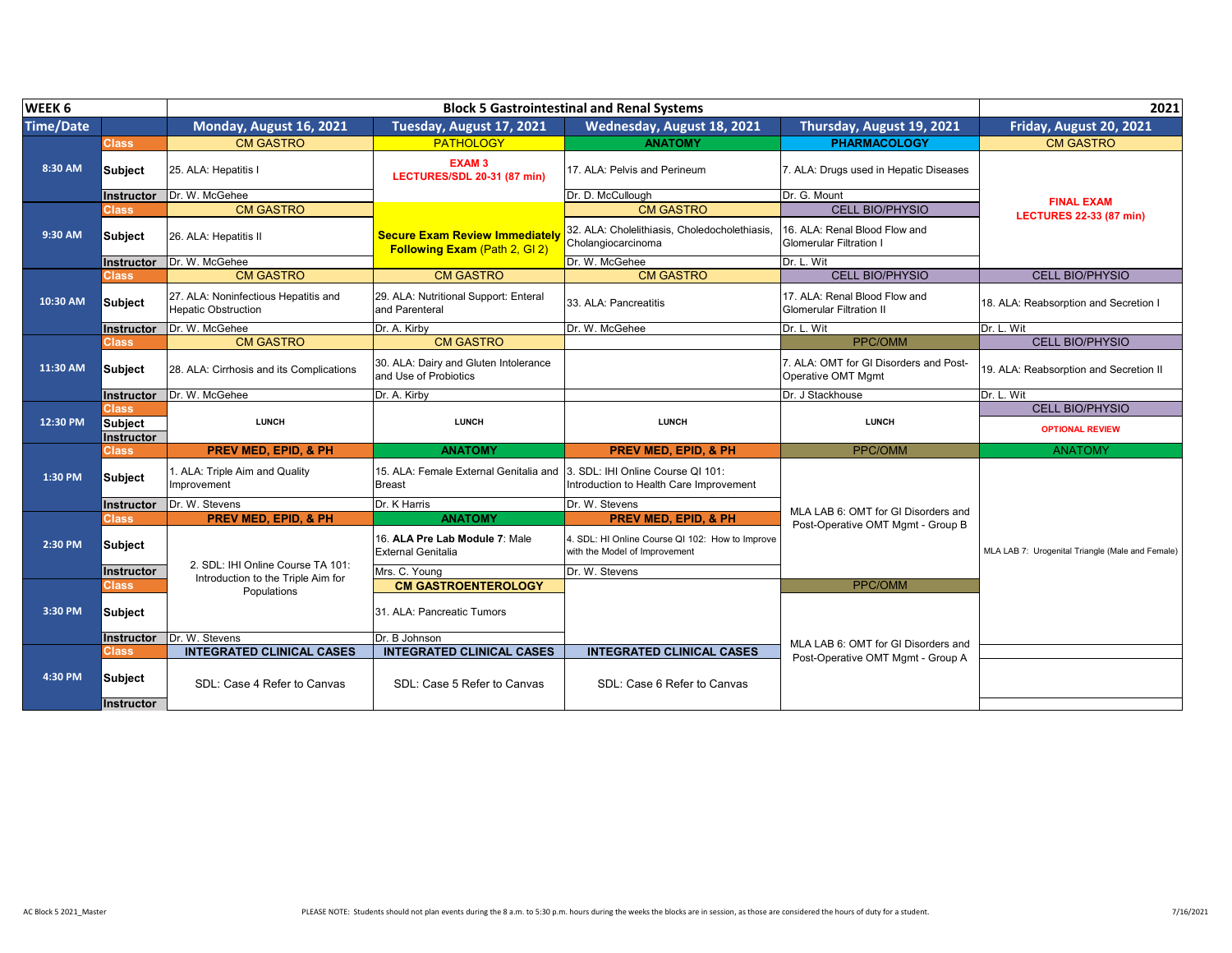| WEEK <sub>7</sub> |                                                     |                                                                                                             |                                                                                     | <b>Block 5 Gastrointestinal and Renal Systems</b>        |                                                | 2021                                         |
|-------------------|-----------------------------------------------------|-------------------------------------------------------------------------------------------------------------|-------------------------------------------------------------------------------------|----------------------------------------------------------|------------------------------------------------|----------------------------------------------|
| <b>Time/Date</b>  |                                                     | Monday, August 23, 2021                                                                                     | Tuesday, August 24, 2021                                                            | Wednesday, August 25, 2021                               | Thursday, August 26, 2021                      | Friday, August 27, 2021                      |
|                   | Class                                               | <b>CM NEPHROLOGY</b>                                                                                        | <b>PREV MED. EPID. &amp; PH</b>                                                     | <b>ANATOMY</b>                                           | <b>CM NEPHROLOGY</b>                           | <b>CELL BIO/PHYSIO</b>                       |
| 8:30 AM           | <b>Subject</b>                                      | 1. ALA: Wilm's Tumor and Renal<br>Abnormalities in Children                                                 | 5. SDL: IHI Online Course QI 103: Testing<br>and Measuring Changes with PDSA Cycles | 20. ALA: Embryology of the Female<br>Reproductive System | 6. ALA: Acute Kidney Injury                    |                                              |
|                   | <b>Instructor</b>                                   | Dr. K. Wolter                                                                                               | Dr. W. Stevens                                                                      | Dr. M. Carter                                            | Dr. D. Diskin                                  | <b>EXAM2</b>                                 |
|                   | <b>Class</b>                                        | <b>CM NEPHROLOGY</b>                                                                                        | <b>CM NEPHROLOGY</b>                                                                | <b>ANATOMY</b>                                           | <b>CM NEPHROLOGY</b>                           | <b>LECTURES 12-19 (60 min)</b>               |
| 9:30 AM           | <b>Subject</b>                                      | 2. ALA: Fluid/Electrolyte<br>Replacement in Adults and Children                                             | <b>MLA CBL Wrap Up: Cases - UTIs</b>                                                | 21. ALA: Embryology of the Male<br>Reproductive System   | 7. ALA: Chronic Kidney Disease                 |                                              |
|                   | Instructor                                          | Dr. K. Wolter                                                                                               | Dr. T. Love                                                                         | Dr. M. Carter                                            | Dr. D. Diskin                                  |                                              |
|                   | Class,                                              | <b>ANATOMY</b>                                                                                              | <b>PHARMACOLOGY</b>                                                                 | <b>PATHOLOGY</b>                                         | <b>PATHOLOGY</b>                               | <b>CELL BIO/PHYSIO</b>                       |
| 10:30 AM          | <b>Subject</b>                                      | 18. ALA: Female Pelvic Viscera                                                                              | 9. ALA: Pharmacology of Drugs Acting<br>on Vasopressin Receptors                    | 32. ALA: Histology of the Renal System                   | 34. SDL: Inherited Renal Diseases              | <b>GROUP EXAM 2</b><br><b>LECTURES 12-19</b> |
|                   | Instructor                                          | Dr. K. Smith                                                                                                | Dr. G. Mount                                                                        | Dr. D. Stephen                                           | Dr. D. Stephen                                 |                                              |
|                   | <b>Class</b>                                        | <b>ANATOMY</b>                                                                                              | <b>PHARMACOLOGY</b>                                                                 | <b>PATHOLOGY</b>                                         | PPC/OMM                                        |                                              |
| 11:30 AM          | <b>Subject</b>                                      | 19. ALA: Male Pelvic Viscera                                                                                | <b>OPTIONAL REVIEW</b>                                                              | 33. ALA LAB: Histology of the Renal<br>System            | 8. ALA: Pelvis and Sacrum: Technique<br>Review |                                              |
|                   | <b>Instructor</b>                                   | Mrs. C. Young                                                                                               |                                                                                     | Dr. D. Stephen                                           | Dr. B. Sprouse                                 |                                              |
| 12:30 PM          | <b>Class</b><br><b>Subject</b><br><b>Instructor</b> | <b>LUNCH</b>                                                                                                | <b>LUNCH</b>                                                                        | <b>LUNCH</b>                                             | <b>LUNCH</b>                                   | <b>LUNCH</b>                                 |
|                   | <b>Class</b>                                        | <b>CM NEPHROLOGY</b>                                                                                        | <b>ANATOMY</b>                                                                      | <b>PROCEDURAL SKILLS</b>                                 | PPC/OMM                                        | <b>CELL BIO/PHYSIO</b>                       |
| 1:30 PM           | <b>Subject</b>                                      | 3. SDL Pre Module for CBL:<br>Infectious Agents of the Bladder,<br>Kidneys and Prostate I                   |                                                                                     |                                                          |                                                | 20. ALA: Sodium Balance I                    |
|                   | Instructor                                          | Dr. K. Dugger                                                                                               |                                                                                     |                                                          | MLA LAB 7: Pelvis and Sacrum:                  | Dr. L. Wit                                   |
|                   | <b>Class</b>                                        | <b>CM NEPHROLOGY</b>                                                                                        |                                                                                     |                                                          | Technique Review - Group A                     | <b>CELL BIO/PHYSIO</b>                       |
| 2:30 PM           | <b>Subject</b><br><b>Instructor</b>                 | 4. SDL Pre Module for CBL:<br>Infectious Agents of the Bladder,<br>Kidneys and Prostate II<br>Dr. K. Dugger |                                                                                     |                                                          |                                                | 21. ALA: Sodium Balance II<br>Dr. L. Wit     |
|                   | <b>Class</b>                                        | <b>CM NEPHROLOGY</b>                                                                                        | MLA LAB 8: Male and Female Pelvic Viscera.                                          | CPS LAB 1:00-6:00                                        | PPC/OMM                                        | <b>PATHOLOGY</b>                             |
| 3:30 PM           | <b>Subject</b>                                      | 5. SDL Pre Module for CBL:<br>Urinary Tract Infections in Children's<br>and Adults                          | and Hemisection of the Pelvis                                                       |                                                          |                                                | 35. SDL: Amyloidosis                         |
|                   | Instructor                                          | Dr. H. VanderVelde                                                                                          |                                                                                     |                                                          | MLA LAB 7: Pelvis and Sacrum:                  | Dr. D. Stephen                               |
|                   | <b>Class</b>                                        | <b>PHARMACOLOGY</b>                                                                                         |                                                                                     |                                                          | Technique Review - Group B                     | <b>PATHOLOGY</b>                             |
| 4:30 PM           | <b>Subject</b>                                      | 8. SDL (Pre Module for CBL):<br>Medications for the Treatment of<br>UTIs                                    |                                                                                     |                                                          |                                                | 36. SDL: Glomerular Diseases I               |
|                   | <b>Instructor</b>                                   | Dr. G. Mount                                                                                                |                                                                                     |                                                          |                                                | Dr. D. Stephen                               |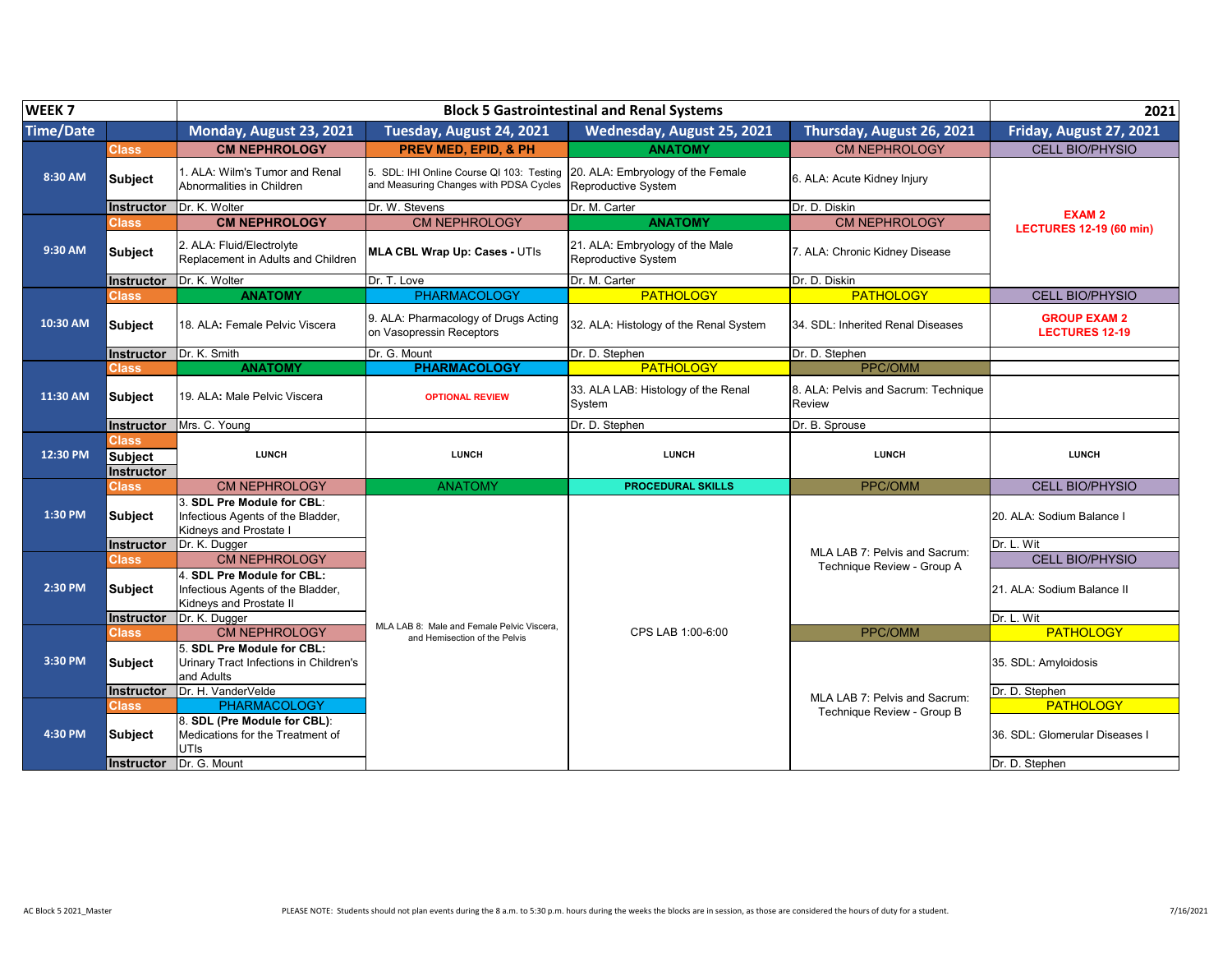| WEEK 8           |                   |                                                                   | 2021                                                                                                               |                                                          |                                       |                                                                 |
|------------------|-------------------|-------------------------------------------------------------------|--------------------------------------------------------------------------------------------------------------------|----------------------------------------------------------|---------------------------------------|-----------------------------------------------------------------|
| <b>Time/Date</b> |                   | Monday, August 30, 2021                                           | Tuesday, August 31, 2021                                                                                           | Wednesday, September 1, 2021                             | <b>Thursday, September 2, 2021</b>    | Friday, September 3, 2021                                       |
|                  | Class             | <b>CELL BIO/PHYSIO</b>                                            | <b>PHARMACOLOGY</b>                                                                                                | <b>PATHOLOGY</b>                                         | <b>CM NEPHROLOGY</b>                  | <b>CELL BIO/PHYSIO</b>                                          |
| 8:30 AM          | <b>Subject</b>    | 22. ALA: Potassium, Phosphate and<br>Calcium Balance              | <b>FINAL EXAM</b><br>LECTURES 5-9 (39 min)                                                                         | 39. SDL: Tubulointerstitial Diseases                     | 11. ALA: Interpretation of Urinalysis |                                                                 |
|                  | Instructor        | Dr. L. Wit                                                        |                                                                                                                    | Dr. D. Stephen                                           | Dr. C. Diskin                         | <b>FINAL EXAM</b><br><b>LECTURES 20-26 (53 min) &amp;</b>       |
|                  | <b>Class</b>      | <b>CM NEPHROLOGY</b>                                              | <b>CELL BIO/PHYSIO</b>                                                                                             | <b>PATHOLOGY</b>                                         | <b>CM NEPHROLOGY</b>                  | <b>GROUP EXAM</b>                                               |
| 9:30 AM          | <b>Subject</b>    | 8. ALA: Nephrolithiasis                                           | 25. ALA: Acid Base Balance I                                                                                       | 40. SDL: Renal Vascular Disorders                        | 12. ALA: Evaluation of Hematuria      |                                                                 |
|                  |                   | Instructor Dr. D. Diskin                                          | Dr. D. Beck                                                                                                        | Dr. D. Stephen                                           | Dr. C. Diskin                         |                                                                 |
|                  | <b>Class</b>      | <b>CM NEPHROLOGY</b>                                              | <b>CELL BIO/PHYSIO</b>                                                                                             | <b>PATHOLOGY</b>                                         | <b>SECURE REVIEW</b>                  | <b>ANATOMY</b>                                                  |
| 10:30 AM         | <b>Subject</b>    | 9. ALA: Immune-Mediated Nephritis                                 | 26. ALA: Acid Base Balance II                                                                                      | 41. SDL: Tumors of the Kidney                            | Cell Bio 2                            | 22. ALA: Clinical Anatomy: Pelvis                               |
|                  | Instructor        | Dr. D. Diskin                                                     | Dr. D. Beck                                                                                                        | Dr. D. Stephen                                           |                                       | Dr. Kashmere                                                    |
|                  | Class             |                                                                   | <b>CM NEPHROLOGY</b>                                                                                               | <b>PREV MED, EPID, &amp; PH</b>                          | <b>PPC/OMM</b>                        | <b>PREV MED. EPID. &amp; PH</b>                                 |
| 11:30 AM         | Subject           |                                                                   | 10. ALA: Acid-Base Balance III –<br><b>Clinical Correlations and ABGs</b>                                          | 10. SDL: IHI Online Course PS 102: From<br>Error to Harm | 9. ALA: Counterstrain for Pelvis      | 11. SDL: IHI Online Course PS 103:<br>Human Factors and Safety  |
|                  | Instructor        |                                                                   | Dr. C. Diskin                                                                                                      | Dr. W. Stevens                                           | Dr. D. Whitson                        | Dr. W. Stevens                                                  |
|                  | Class             |                                                                   | <b>CELL BIO/PHYSIO</b>                                                                                             |                                                          |                                       |                                                                 |
| 12:30 PM         | <b>Subject</b>    | <b>LUNCH</b>                                                      | <b>OPTIONAL REVIEW</b>                                                                                             | <b>LUNCH</b>                                             | <b>LUNCH</b>                          | <b>LUNCH</b>                                                    |
|                  | Instructor        |                                                                   |                                                                                                                    |                                                          |                                       |                                                                 |
|                  | Class             | <b>CELL BIO/PHYSIO</b>                                            | <b>PREV MED, EPID, &amp; PH</b>                                                                                    | <b>PROCEDURAL SKILLS</b>                                 | PPC/OMM                               | <b>PATHOLOGY</b>                                                |
| 1:30 PM          | <b>Subject</b>    | 23. ALA: Water Balance-<br>Concentration and Dilution of Urine I  | 6. SDL: IHI Online Course OI 104:<br>Interpreting Data: Run Charts, Control<br>Charts, and Other Measurement Tools |                                                          |                                       | 42. SDL: Urinary Tract Infections                               |
|                  | <b>Instructor</b> | Dr. L. Wit                                                        | Dr. W. Stevens                                                                                                     |                                                          | MLA LAB 8: Counterstrain for Pelvis - | Dr. D. Stephen                                                  |
|                  | Class             | <b>CELL BIO/PHYSIO</b>                                            | <b>PREV MED, EPID, &amp; PH</b>                                                                                    |                                                          | Group B                               | <b>PATHOLOGY</b>                                                |
| 2:30 PM          | <b>Subject</b>    | 24. ALA: Water Balance-<br>Concentration and Dilution of Urine II | 7. SDL: IHI Online Course QI 105:<br><b>Leading Quality Improvement</b>                                            |                                                          |                                       | 43. SDL: Urinary Tract Stones,<br>Hydronephrosis                |
|                  | <b>Instructor</b> | Dr. L. Wit                                                        | Dr. W. Stevens                                                                                                     |                                                          |                                       | Dr. D. Stephen                                                  |
|                  | Class             | <b>PATHOLOGY</b>                                                  | <b>PREV MED, EPID, &amp; PH</b>                                                                                    | CPS Lab 1:00-6:00                                        | PPC/OMM                               | <b>PATHOLOGY</b>                                                |
| 3:30 PM          | <b>Subject</b>    | 37. SDL: Glomerular Diseases II                                   | 8. ALA: Patient Safety                                                                                             |                                                          |                                       | 44. SDL: Diseases of the Ureters,<br><b>Bladder and Urethra</b> |
|                  | Instructor        | Dr. D. Stephen                                                    | Dr. W. Stevens                                                                                                     |                                                          | MLA LAB 8: Counterstrain for Pelvis - | Dr. D. Stephen                                                  |
|                  | Class             | <b>PATHOLOGY</b>                                                  | <b>PREV MED, EPID, &amp; PH</b>                                                                                    |                                                          | Group A                               | <b>PATHOLOGY</b>                                                |
| 4:30 PM          | <b>Subject</b>    | 38. SDL: Glomerular Lesions<br>Associated with Systemic Disease   | 9. SDL: IHI Online Course PS 101:<br>Introduction to Patient Safety                                                |                                                          |                                       | 45. SDL: Tumors of the Urothelium                               |
|                  |                   | <b>Instructor</b>   Dr. D. Stephen                                | Dr. W. Stevens                                                                                                     |                                                          |                                       | Dr. D. Stephen                                                  |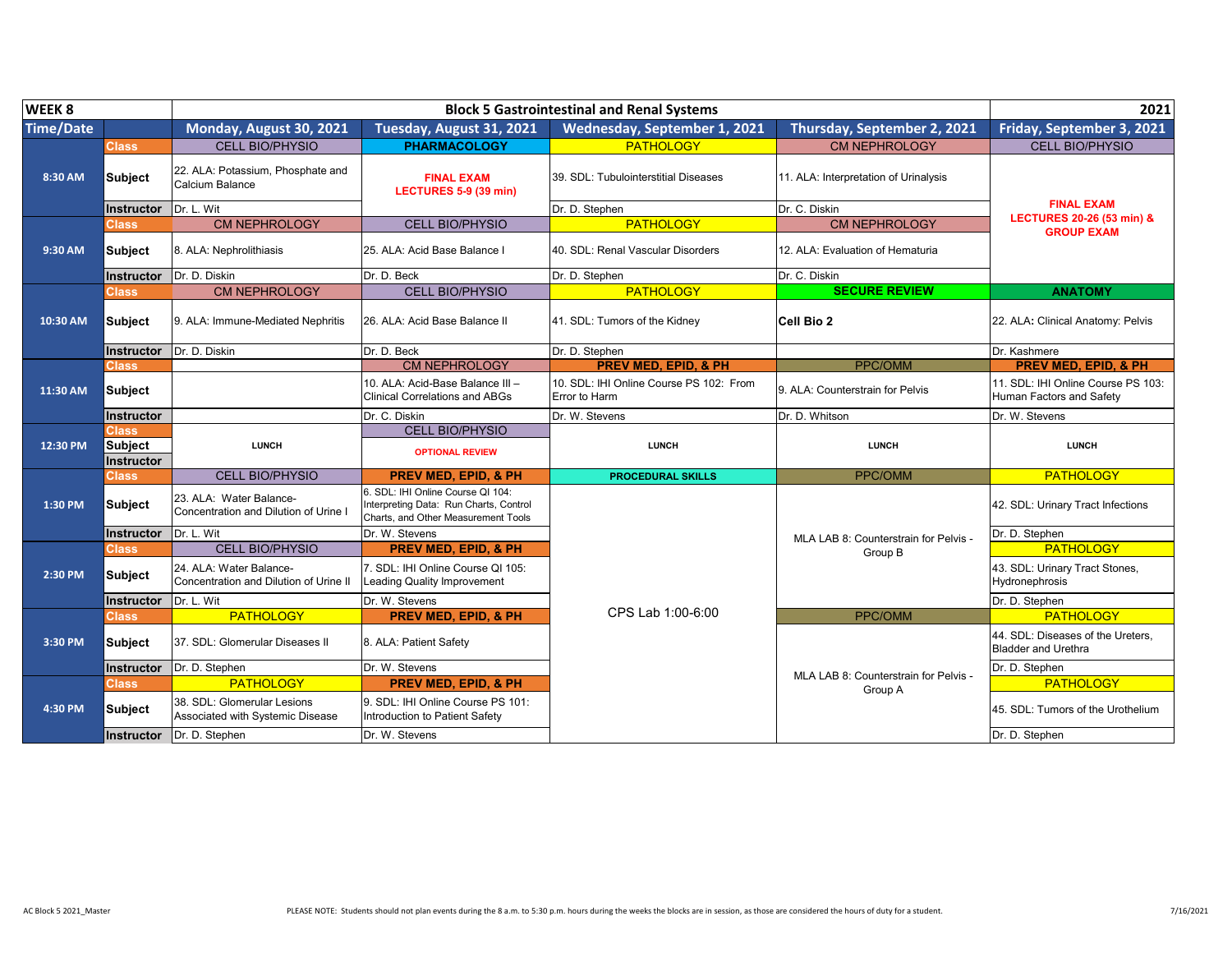| WEEK <sub>9</sub> |                                |                           | 2021                                         |                                                                             |                                                               |                                                                              |
|-------------------|--------------------------------|---------------------------|----------------------------------------------|-----------------------------------------------------------------------------|---------------------------------------------------------------|------------------------------------------------------------------------------|
| <b>Time/Date</b>  |                                | Monday, September 6, 2021 | Tuesday, September 7, 2021                   | Wednesday, September 8, 2021                                                | Thursday, September 9, 2021                                   | Friday, September 10, 2021                                                   |
|                   | Class                          |                           | <b>CM NEPHROLOGY</b>                         | <b>CM NEPHROLOGY</b>                                                        | <b>CM NEPHROLOGY</b>                                          | <b>PATHOLOGY</b>                                                             |
| 8:30 AM           | Subject                        |                           | 13. ALA: Electrolyte Disorders I             |                                                                             | 16. ALA: Glomerulonephritis                                   |                                                                              |
|                   | Instructor                     |                           | Dr. R. Lall                                  | <b>EXAM1</b>                                                                | Dr. D. Stephen                                                | <b>FINAL EXAM</b>                                                            |
|                   | Class,                         |                           | <b>CM NEPHROLOGY</b>                         | <b>LECTURES 1-10 (73 min)</b>                                               | <b>CM NEPHROLOGY</b>                                          | LECTURES/SDL 32-45 (100 min)                                                 |
| 9:30 AM           | Subject                        |                           | 14. ALA: Electrolyte Disorders II            |                                                                             | 17. ALA: Nephrotic Syndrome                                   |                                                                              |
|                   | <b>Instructor</b>              |                           | Dr. R. Lall                                  |                                                                             | Dr. D. Stephen                                                |                                                                              |
|                   | Class                          |                           | <b>CM NEPHROLOGY</b>                         | <b>PREV MED, EPID, &amp; PH</b>                                             |                                                               | <b>PREV MED, EPID, &amp; PH</b>                                              |
| 10:30 AM          | Subject                        |                           | 15. ALA: Polycystic Renal Disease            | 12. SDL: IHI Online Course PS 104:<br><b>Teamwork and Communication</b>     |                                                               | 17. SDL: IHI Online Course PFC 101:<br>Introduction to Patient-Centered Care |
|                   | <b>Instructor</b>              |                           | Dr. R. Lall                                  | Dr. W. Stevens                                                              |                                                               | Dr. W. Stevens                                                               |
|                   | <b>Class</b>                   |                           |                                              | <b>PREV MED, EPID, &amp; PH</b>                                             | PPC/OMM                                                       | <b>ANATOMY</b>                                                               |
| 11:30 AM          | <b>Subject</b>                 |                           |                                              | 13. SDL: IHI Online Course PS 105:<br>Responding to Adverse Events          | 10. ALA: Counterstrain for the<br>Cervical and Thoracic Spine | <b>OPTIONAL REVIEW</b>                                                       |
|                   | Instructor                     |                           |                                              | Dr. W. Stevens                                                              | Dr. R. Giannotti                                              |                                                                              |
| 12:30 PM          | <b>Class</b><br><b>Subject</b> | <b>LABOR DAY</b>          | <b>LUNCH</b>                                 | <b>LUNCH</b>                                                                | <b>LUNCH</b>                                                  | <b>LUNCH</b>                                                                 |
|                   | Instructor                     |                           |                                              |                                                                             | PPC/OMM                                                       |                                                                              |
|                   | <b>Class</b>                   |                           | <b>ANATOMY</b>                               | <b>PREV MED, EPID, &amp; PH</b>                                             |                                                               | <b>INTEGRATED CLINICAL CASES</b>                                             |
| 1:30 PM           | <b>Subject</b>                 |                           |                                              | 14. ALA: Health Care Leadership                                             |                                                               |                                                                              |
|                   | <b>Instructor</b>              |                           |                                              | Dr. W. Stevens                                                              | MLA LAB 9: Counterstrain for the                              |                                                                              |
|                   | <b>Class</b>                   |                           |                                              | <b>PREV MED, EPID, &amp; PH</b>                                             | Cervical and Thoracic Spine - Group                           |                                                                              |
| 2:30 PM           | Subject                        |                           | LAB 9: Neurovasculature of the<br>Hemipelvis | 15. SDL: IHI Online Course L 101:<br>Introduction to Health Care Leadership | A                                                             |                                                                              |
|                   | <b>Instructor</b>              |                           |                                              | Dr. W. Stevens                                                              |                                                               |                                                                              |
|                   | <b>Class</b>                   |                           |                                              | <b>PREV MED, EPID, &amp; PH</b>                                             | PPC/OMM                                                       | <b>CIS</b>                                                                   |
| 3:30 PM           | Subject                        |                           |                                              | 16. ALA: Patient-Centered Care                                              |                                                               |                                                                              |
|                   | <b>Instructor</b>              |                           |                                              | Dr. W. Stevens                                                              | MLA LAB 9: Counterstrain for the                              |                                                                              |
|                   | <b>Class</b>                   |                           |                                              |                                                                             | Cervical and Thoracic Spine- Group B                          |                                                                              |
| 4:30 PM           | Subject                        |                           |                                              |                                                                             |                                                               |                                                                              |
|                   | Instructor                     |                           |                                              |                                                                             |                                                               |                                                                              |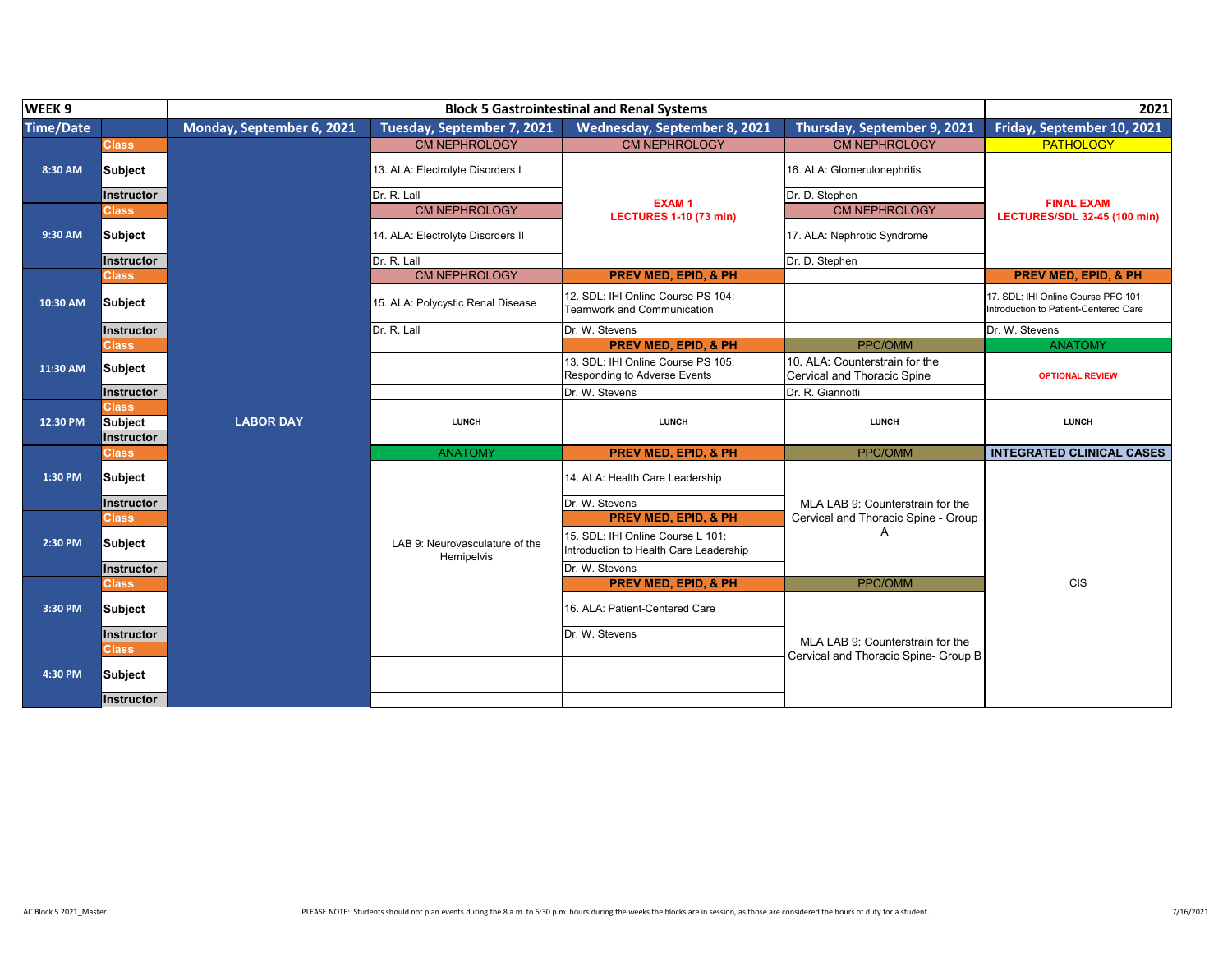| <b>WEEK 10</b>   |                   |                                                                      | 2021                                 |                                  |                              |                                                                           |
|------------------|-------------------|----------------------------------------------------------------------|--------------------------------------|----------------------------------|------------------------------|---------------------------------------------------------------------------|
| <b>Time/Date</b> |                   | Monday, September 13, 2021                                           | Tuesday, September 14, 2021          | Wednesday, September 15, 2021    | Thursday, September 16, 2021 | Friday, September 17, 2021                                                |
|                  | <b>Class</b>      | <b>CM NEPHROLOGY</b>                                                 | <b>CM NEPHROLOGY</b>                 | <b>INTEGRATED CLINICAL CASES</b> |                              | <b>ANATOMY</b>                                                            |
| 8:30 AM          | <b>Subject</b>    | 18. ALA: Renovascular Disease and<br>Hypertension                    | 20. ALA: Nutrition for Renal Disease |                                  |                              | <b>FINAL EXAM</b><br><b>LECTURES 11-22 (87 min)</b>                       |
|                  | Instructor        | Dr. C. Diskin                                                        | Dr. A. Kirby                         |                                  |                              |                                                                           |
|                  | <b>Class</b>      | <b>CM NEPHROLOGY</b>                                                 |                                      |                                  |                              |                                                                           |
| 9:30 AM          | <b>Subject</b>    | 19. ALA: Renal and Bladder Cancer                                    |                                      |                                  |                              | <b>Secure Exam Review Immediately</b><br><b>Following Exam (Nephro 1)</b> |
|                  | Instructor        | Dr. B Johnson                                                        |                                      |                                  |                              |                                                                           |
|                  | <b>Class</b>      |                                                                      |                                      |                                  |                              | <b>ANATOMY</b>                                                            |
| 10:30 AM         | <b>Subject</b>    |                                                                      |                                      |                                  |                              |                                                                           |
|                  | <b>Instructor</b> |                                                                      |                                      |                                  |                              |                                                                           |
|                  | <b>Class</b>      |                                                                      |                                      |                                  |                              |                                                                           |
| 11:30 AM         | <b>Subject</b>    |                                                                      |                                      |                                  |                              |                                                                           |
|                  | Instructor        |                                                                      |                                      |                                  |                              |                                                                           |
|                  | <b>Class</b>      |                                                                      |                                      |                                  |                              |                                                                           |
| 12:30 PM         | <b>Subject</b>    | <b>LUNCH</b>                                                         | <b>LUNCH</b>                         | <b>SP TESTING 8:00-6:00</b>      | <b>LUNCH</b>                 |                                                                           |
|                  | <b>Instructor</b> |                                                                      |                                      |                                  |                              |                                                                           |
|                  | <b>Class</b>      | <b>PREV MED, EPID, &amp; PH</b>                                      | <b>PREV MED, EPID, &amp; PH</b>      |                                  |                              |                                                                           |
| 1:30 PM          | <b>Subject</b>    | <b>FINAL EXAM</b>                                                    |                                      |                                  |                              | <b>PRACTICAL</b>                                                          |
|                  | Instructor        | <b>LECTURES 1-17 (73 min)</b>                                        |                                      |                                  |                              | <b>LABS 5-9</b>                                                           |
|                  | <b>Class</b>      | THIS EXAM WILL ONLY COVER 50                                         |                                      |                                  |                              |                                                                           |
| 2:30 PM          | <b>Subject</b>    | <b>QUESTIONS. PLEASE SEE SYLLABUS</b><br><b>FOR MORE INFORMATION</b> |                                      |                                  |                              |                                                                           |
|                  | <b>Instructor</b> |                                                                      |                                      |                                  |                              |                                                                           |
|                  | <b>Class</b>      |                                                                      | <b>IPE</b>                           |                                  |                              |                                                                           |
| 3:30 PM          | <b>Subject</b>    |                                                                      |                                      |                                  |                              |                                                                           |
|                  | Instructor        |                                                                      |                                      |                                  |                              |                                                                           |
|                  | <b>Class</b>      |                                                                      |                                      |                                  |                              |                                                                           |
| 4:30 PM          | <b>Subject</b>    |                                                                      |                                      |                                  |                              |                                                                           |
|                  | Instructor        |                                                                      |                                      |                                  |                              |                                                                           |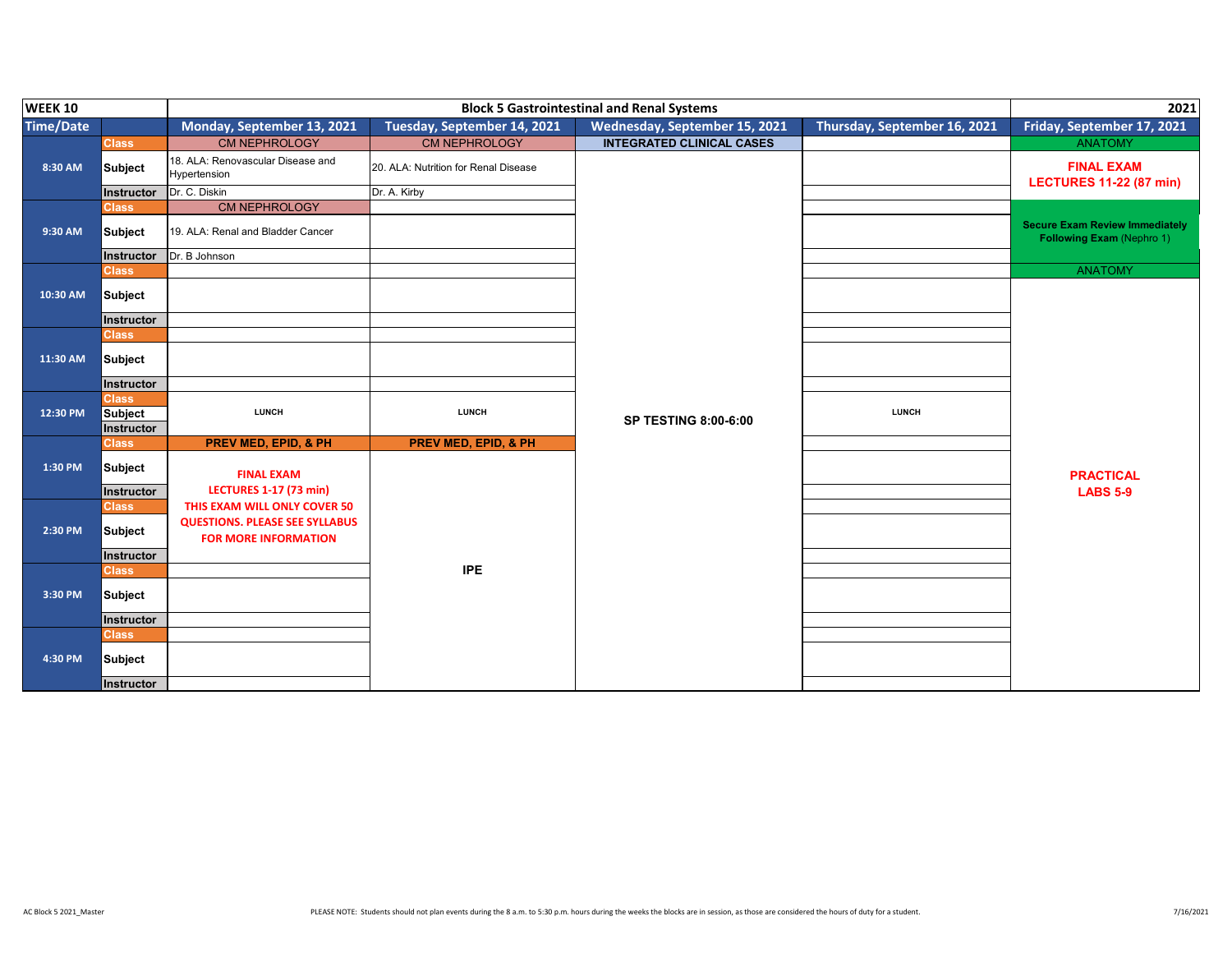| <b>WEEK 11</b>   |                       |                            | <b>Block 5 Gastrointestinal and Renal Systems</b>   | 2021                          |                               |                                  |
|------------------|-----------------------|----------------------------|-----------------------------------------------------|-------------------------------|-------------------------------|----------------------------------|
| <b>Time/Date</b> |                       | Monday, September 20, 2021 | Tuesday, September 21, 2021                         | Wednesday, September 22, 2021 | Thursday, September 23, 2021  | Friday, September 24, 2021       |
|                  | <b>Class</b>          |                            | <b>CM NEPHROLOGY</b>                                | <b>PROCEDURAL SKILLS</b>      | <b>PPC/OMM</b>                |                                  |
| 8:30 AM          | Subject<br>Instructor |                            |                                                     |                               | <b>FINAL EXAM</b>             | No travel until all final        |
|                  | <b>Class</b>          |                            | <b>FINAL EXAM</b><br><b>LECTURES 11-20 (73 min)</b> |                               | <b>LECTURES 6-10 (39 min)</b> | grades have been                 |
| 9:30 AM          | Subject               |                            |                                                     |                               |                               | released.                        |
|                  | Instructor            |                            |                                                     |                               | PPC/OMM                       |                                  |
|                  | <b>Class</b>          |                            | PPC/OMM                                             |                               |                               |                                  |
| 10:30 AM         | Subject               |                            | <b>OPTIONAL REVIEW</b>                              |                               |                               |                                  |
|                  | Instructor            |                            |                                                     |                               |                               |                                  |
|                  | <b>Class</b>          |                            |                                                     |                               |                               |                                  |
| 11:30 AM         | Subject               |                            |                                                     |                               |                               |                                  |
|                  | Instructor            |                            |                                                     |                               |                               |                                  |
|                  | <b>Class</b>          | <b>LUNCH</b>               | <b>LUNCH</b>                                        |                               |                               |                                  |
| 12:30 PM         | Subject<br>Instructor |                            |                                                     | <b>CPS CHECKOFFS</b>          |                               | <b>LUNCH</b>                     |
|                  | <b>Class</b>          |                            |                                                     |                               |                               |                                  |
| 1:30 PM          | Subject               |                            |                                                     |                               | <b>PRACTICAL/OSCE</b>         |                                  |
|                  | <b>Instructor</b>     |                            |                                                     |                               |                               |                                  |
|                  | <b>Class</b>          |                            |                                                     |                               |                               |                                  |
| 2:30 PM          | Subject               |                            |                                                     |                               |                               | <b>PROMOTION BOARD @ 2:00 PM</b> |
|                  | <b>Instructor</b>     |                            |                                                     |                               |                               |                                  |
|                  | <b>Class</b>          |                            |                                                     |                               |                               |                                  |
| 3:30 PM          | Subject               |                            |                                                     |                               |                               |                                  |
|                  | Instructor            |                            |                                                     |                               |                               |                                  |
|                  | <b>Class</b>          |                            |                                                     |                               |                               |                                  |
| 4:30 PM          | Subject               |                            |                                                     |                               |                               |                                  |
|                  | Instructor            |                            |                                                     |                               |                               |                                  |